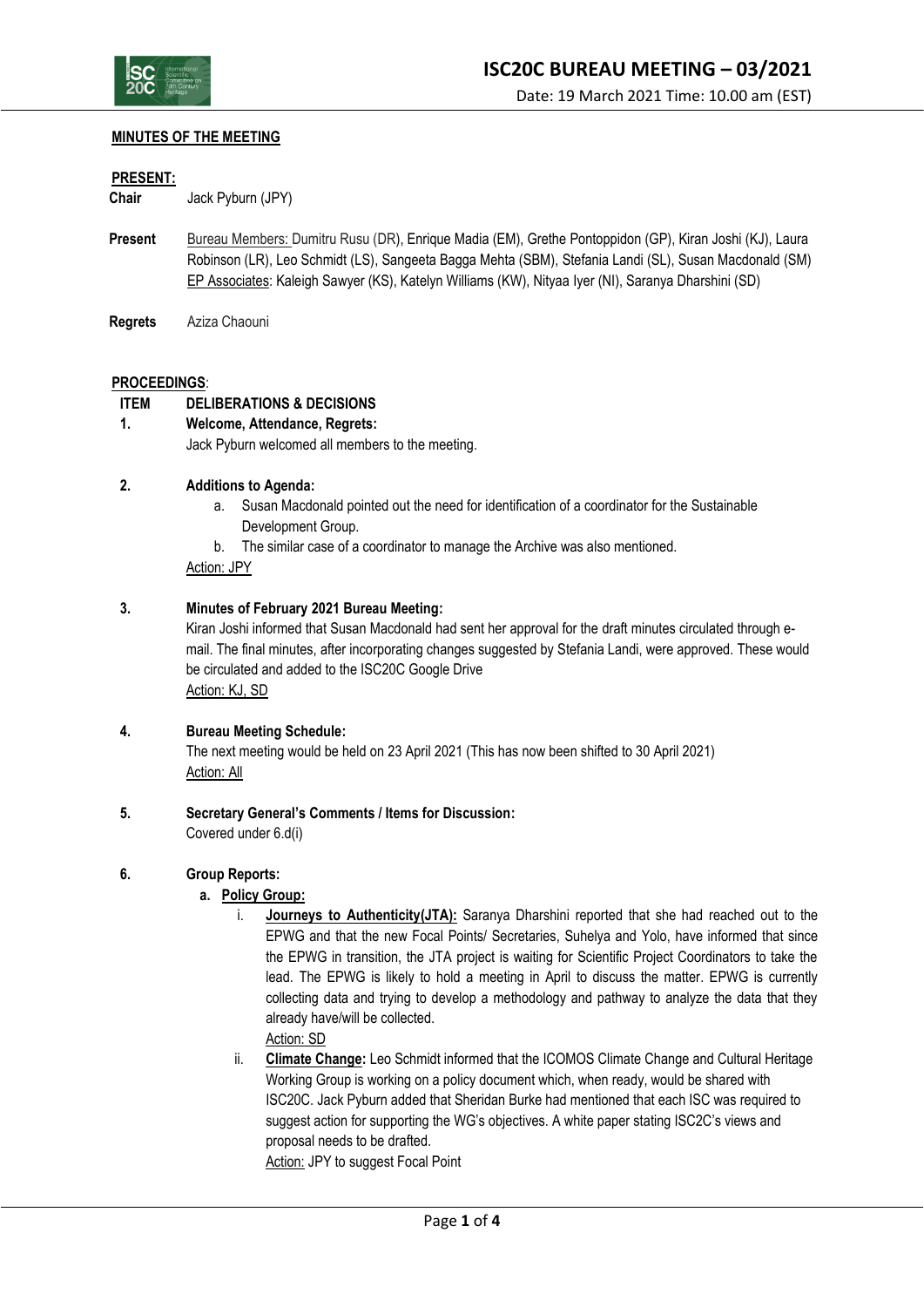

- iii. **Sustainable Development:** Susan Macdonald mentioned the need for a Focal Point for this task. Action: JPY
- iv. **InnovaConcrete:** Stefania Landi informed that the Abruzzo Workshop would be organized on 23<sup>rd</sup>-24<sup>th</sup> April 2021 and the Kaunas one on the 4<sup>th</sup>-5<sup>th</sup> or the 11th-12th of June. The Innova Concrete Benchmark Document publication was discussed at length. Stefania Landi informed that the document's translation into French and Spanish is under process and suggested that the graphics for the document (currently under development by the same graphic designer of the ISc20C website) could be used as a reference also for the translations of the Madrid-New Delhi Document. Susan Macdonald pointed out some committee members' reservations about the research methodology adopted that seemed to conflict with conservation philosophies. Leo Schmidt stated he is sceptical about the methodology as the focus of the project, as stated at the time of its launch, seems to have shifted to the Chemistry part. Stefania Landi clarified that the chemical part is marginal within the Benchmark Document (which falls under the responsibility of the ISC20C), the focus being the cultural and social aspect on which the ISC20C-Innova working Group (lead by Gunny Harboe) has worked. She also stated that the document was intended to be an ISC20C publication and can be evaluated accordingly. She undertook to share with bureau members the draft document worked on by Gunny Harboe and Kyle Normandin, leaders of ISC20C's INNOVAConcrete Working Group. Action: SL

## **b. Advocacy Group:**

i. **Heritage Alerts:** Dumitru Rusu gave an update on the two Romanian sites presented by him in the last meeting and informed that the IPSCT building is now protected and that the inappropriate additions by the owner have been stalled. Jack Pyburn mentioned the case of a Heritage Alert for Hotel Quito in Ecuador, for would be assessed by Dumitru Rusu for ascertaining its national or international significance. ISC20C would send a letter of support even if the concerned building is of national significance.

Action: DR, JPY

- ii. **World Heritage Advisory:** Stefania Landi thanked Susan for sharing the world heritage template. No further progress.
- iii. **WM Watch:** In view of her previous experience with Sheridan Burke and Kyle Normandin, Stefania Landi will coordinate for ISC20C for the WM Watch reviews. In order to streamline the process and involve a larger number of ISC20C members to share the responsibility, she proposed identifying a group of ISC20C Reviewers through a call for volunteers after receipt of Watch application and, providing online basic training for first time reviewers. The proposal was supported by Susan Macdonald, among others. Action: SL
- iv. **Heritage Applause:** No progress.

# **c. Education Group:**

i. **EP Mentoring Program:** Kaleigh Sawyer and Katelyn Williams will jointly coordinate the EPs of ISC20C Bureau. Kaleigh Sawyer informed that a meeting had been held among the already inducted EPs (KS, KW, NI, SD) to work out various aspects of their role. The group is currently preparing a call for EPs to participate in Mentoring Program with Bureau members. This idea that was shared by Susan Macdonald and Grethe Pontoppidon with the EPWG International Bureau at their monthly meeting on 17<sup>th</sup> Feb 2021 and, as reported by Saranya Dharshini (a member of the said Bureau), was enthusiastically welcomed. The present group plans to reach out to the EPs within the ISC20C to form an ISC20C EPWG, will outreach activities for disseminating the Thematic Frameworks and conduct activities similar to ICOMOS Germany's Bar Camp. A format may be developed to help each EP in defining their working relationship with their senior members.Susan Macdonald mentioned that Grethe Pontoppidon is drafting a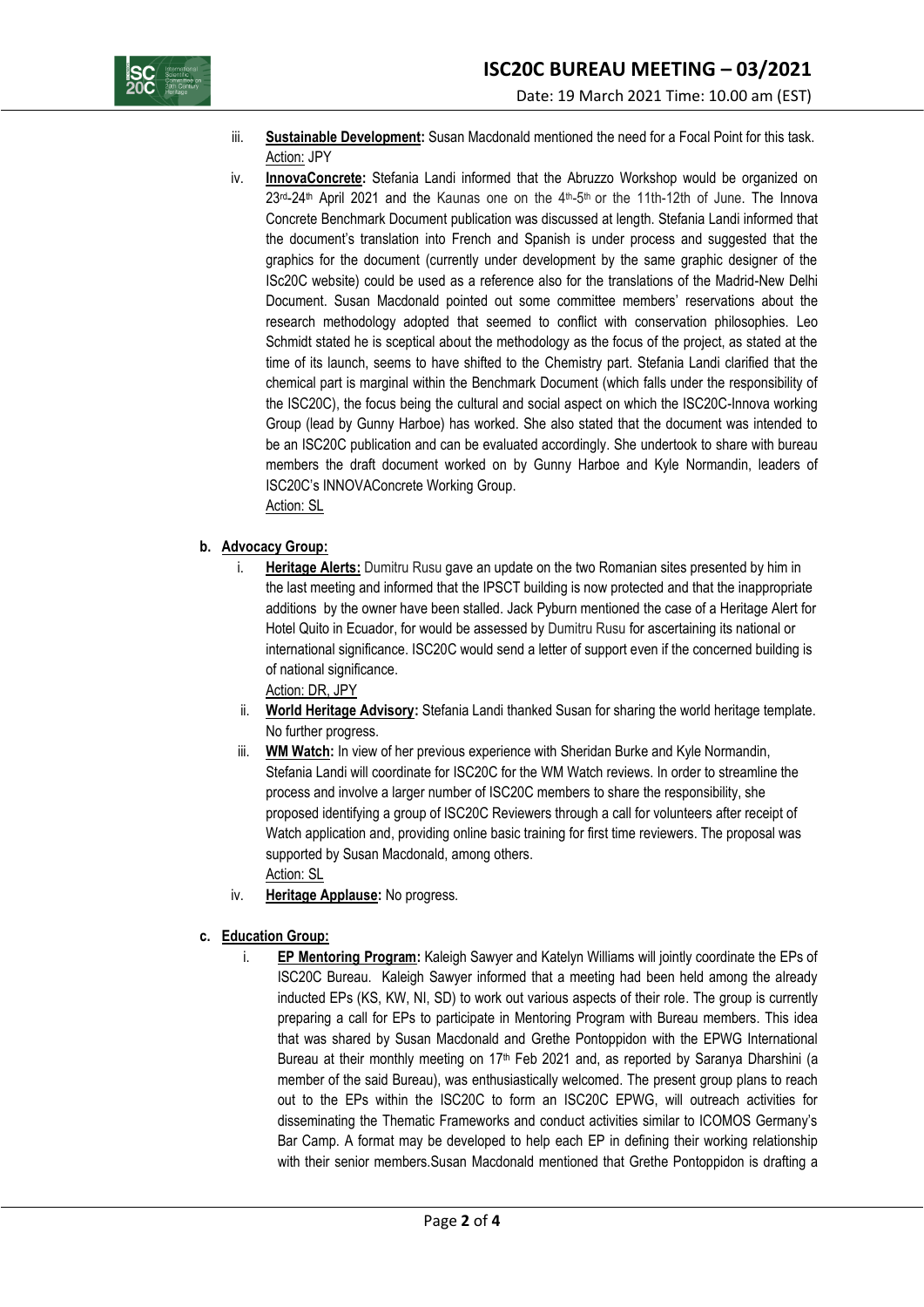# **ISC20C BUREAU MEETING – 03/2021**



call inviting EPs' expression of interest for working with bureau members and joining one of the working groups. The e-mail can be sent by Susan Macdonald and/or Grethe Pontoppidon, copied to Jack Pyburn.

Action: KS, KW, NI, SD, SM, GP

ii. Thematic Framework: Susan Macdonald informed that since the project had been funded by Getty, they would be equal partners in drafting the dissemination strategy. A draft strategy, prepared along with Grethe Pontoppidon, was presented. The strategy includes a short-term (3 year) and long-term (10 year) vision. The immediate goal for 2021 goals includes press releases for public information, dissemination among ICOMOS National Committees, ISCs and WGs, among others. Other points mentioned include the need to identify a minimum of 5 ISC20C members to take up the responsibility for regional and national initiatives, EP support for identifying audience groups and dissemination through social media, and facilitating access to publication through the ISC20C toolbox. Laura Robinson pointed out the need to partner with ICOMOS Scientific Council and seek its support for dissemination and networking. Susan Macdonald informed that the dissemination strategy proposal needs a final check before it can be finally shared.

Action: SM, GP

- iii. **MAP 20:** No update.
- iv. **Toolkit:** Enrique Madia informed that he has collected substantial information over the years mainly in Spanish from Portugal, Uruguay and Brazil, it can be translated into English and used for the Toolkit. Jack Pyburn emphasized the need to establish the basic structure of the toolkit, the subjects it would deal with, the languages that would be accepted, suggesting that documents could be accepted in all languages, without translations, and, the kind of platform that can be used to enable access to all users. He suggested that Enrique Madia should prepare a working paper explaining these aspects of the Toolkit, which could then be discussed in a dedicated meeting. Action: EM

# **d. Communications Group:**

- **i. Membership:**
	- Kiran Joshi informed that (a Google Group for all ISC20C members had been set up by Nityaa Iyer (Membership EP) to keep members informed of ISC20C activities; Sangeeta Bagga, Membership Secretary, had been given rights by ICOMOS Secretariat to access the membership database, which would ease verification of members' annual financial status; and that a draft format for membership applications and an annual calendar was under preparation and would be circulated to Bureau Members for their comments so that these documents could be finalised during the next meeting. Action: KJ, SBM, NI
	- Enrique Madia had some queries regarding communication with the existing membership, to keep them informed of the bureau's work and action plan. Jack Pyburn mentioned that he is in the process of drafting a letter for sharing the bureau's triennial action plan with contact information for different groups.
	- Sangeeta Bagga presented the status of nominations received for membership, correspondence held and, sought approval for admission of 4 eligible applicants, Said Ennahid (Morocco), Kaleigh Sawyer (USA), Nityaa Iyer (India) and Nirzary Pujara (India), as Associate Members. Jack Pyburn suggested that a section be created in the google drive to keep a record of applications. Action: SBM, NI
- ii. Website, Social Media:
	- Jack Pyburn informed members of the outcome of an interim meeting held with Kyle Normandin regarding the website work. The structure of the website was ready but the